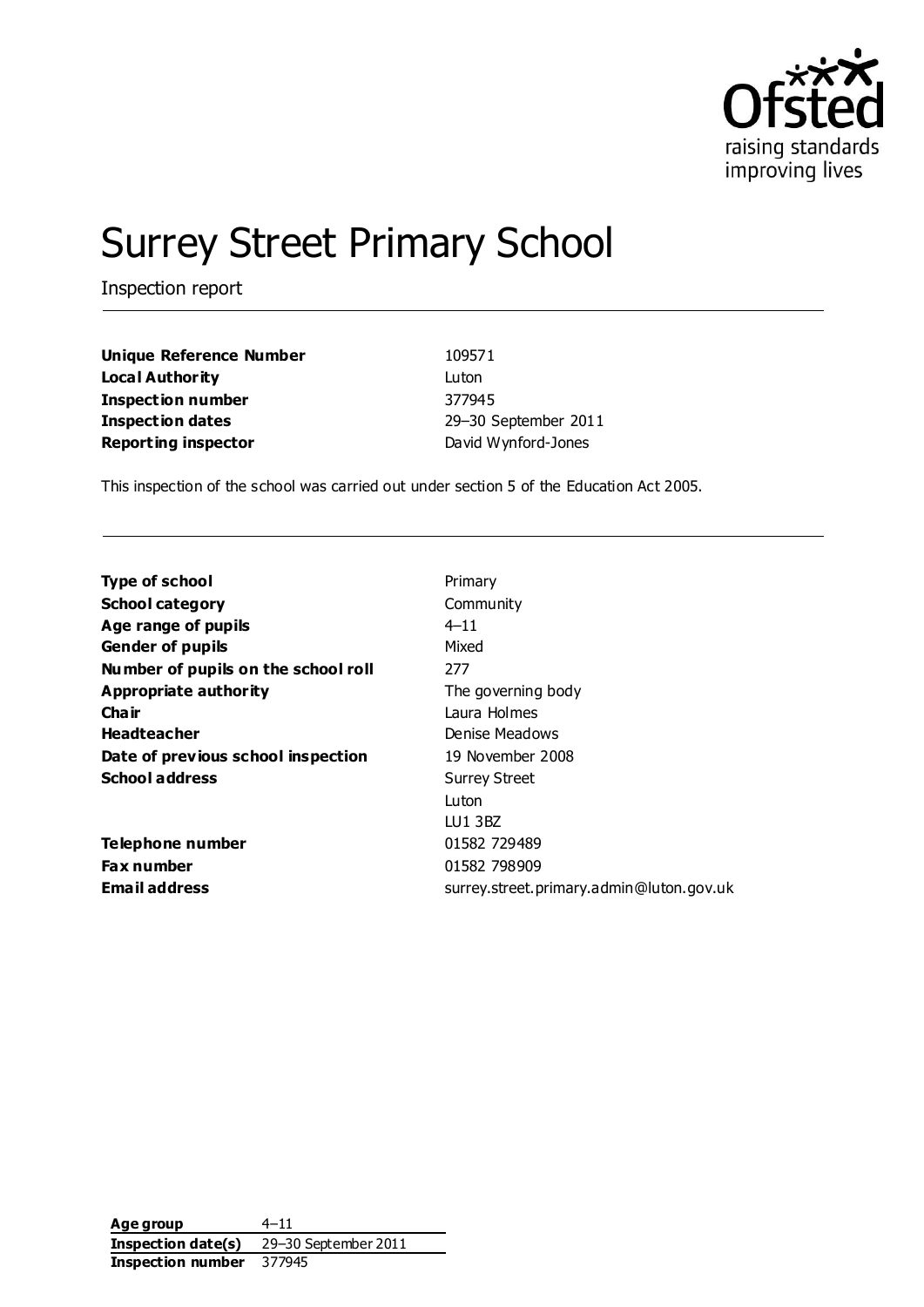The Office for Standards in Education, Children's Services and Skills (Ofsted) regulates and inspects to achieve excellence in the care of children and young people, and in education and skills for learners of all ages. It regulates and inspects childcare and children's social care, and inspects the Children and Family Court Advisory Support Service (Cafcass), schools, colleges, initial teacher training, work-based learning and skills training, adult and community learning, and education and training in prisons and other secure establishments. It assesses council children's services, and inspects services for looked after children, safeguarding and child protection.

Further copies of this report are obtainable from the school. Under the Education Act 2005, the school must provide a copy of this report free of charge to certain categories of people. A charge not exceeding the full cost of reproduction may be made for any other copies supplied.

If you would like a copy of this document in a different format, such as large print or Braille, please telephone 0300 123 4234, or email enquiries@ofsted.gov.uk.

You may copy all or parts of this document for non-commercial educational purposes, as long as you give details of the source and date of publication and do not alter the information in any way.

To receive regular email alerts about new publications, including survey reports and school inspection reports, please visit our website and go to 'Subscribe'.

Piccadilly Gate Store St **Manchester** M1 2WD

T: 0300 123 4234 Textphone: 0161 618 8524 E: enquiries@ofsted.gov.uk W: www.ofsted.gov.uk

**Ofsted** 

© Crown copyright 2011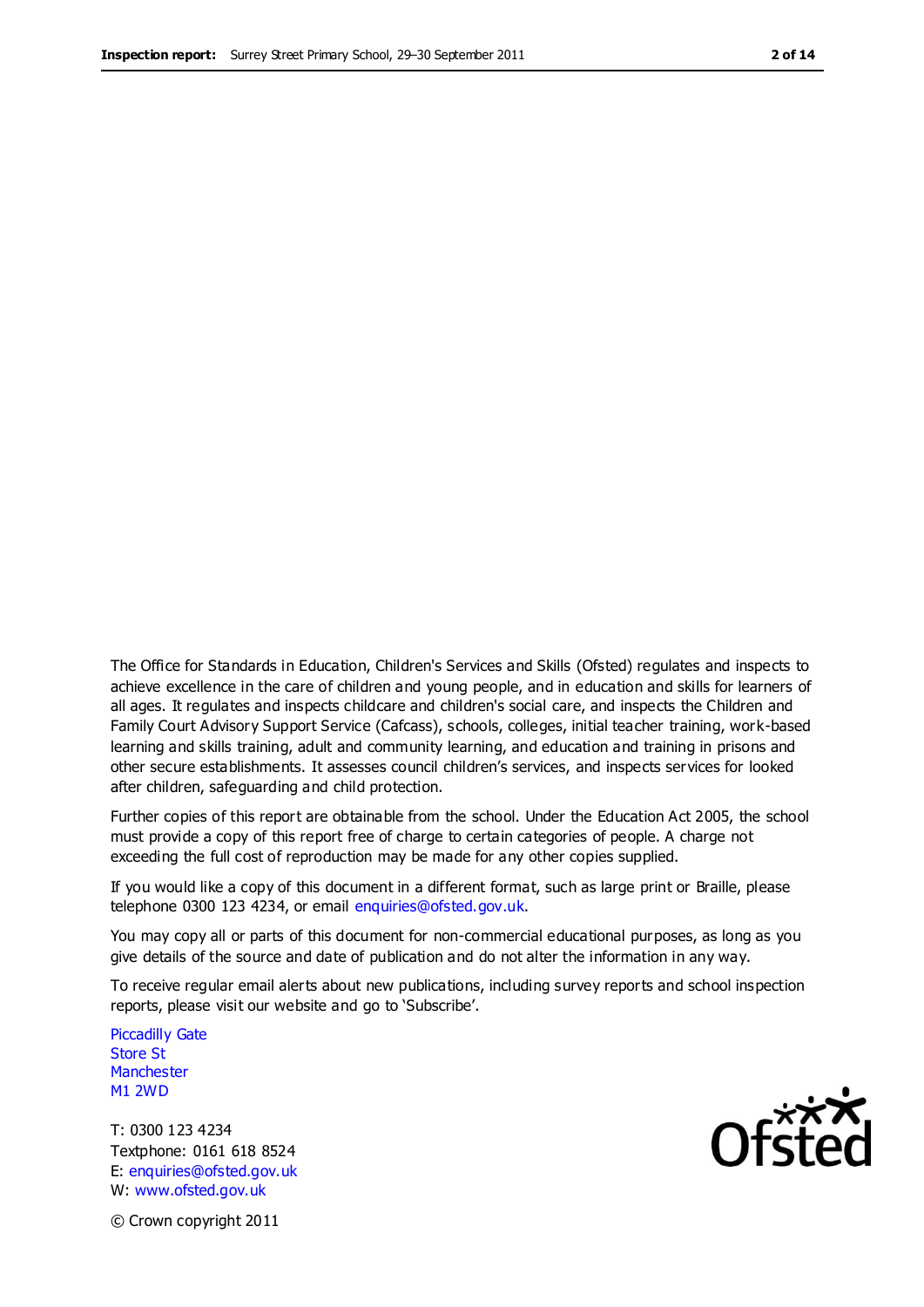# **Introduction**

This inspection was carried out by four additional inspectors. Inspectors visited two assemblies and 14 lessons, observing 10 teachers. They held meetings with members of the governing body, staff and groups of pupils. They scrutinised a wide range of documentation, including the data the school has collected on pupils' attainment and progress, procedures for keeping pupils safe and the school development plan. Inspectors analysed 100 questionnaires completed by parents and carers, together with those from staff and pupils.

The inspection team reviewed many aspects of the school's work. It looked in detail at a number of key areas.

- $\blacksquare$  How well is assessment information used to inform teaching, raise expectations and accelerate pupils' learning?
- Do pupils know their targets and the next steps needed to achieve them?
- $\blacksquare$  How effectively do middle leaders and the governing body contribute to the development of the school?

# **Information about the school**

Surrey Street Primary School is similar in size to most of its type. The majority of pupils are of minority ethnic heritage. A large number of different cultures and nationalities are represented within the school, the largest groups being of Asian, Black African and Black Caribbean background. A very small minority of pupils are at the early stages of learning English. The proportion of pupils known to be eligible for free school meals is considerably higher than the national average. The percentage of pupils identified as having special educational needs and/or disabilities is below the national average. The proportion of pupils with a statement of special educational needs is low. More pupils than average join or leave the school partway through their primary school education. The school holds National Healthy School Status.

The school is in the process of expanding. There are currently two classes in Reception and in each of the Key Stage 1 year groups. In Key Stage 2 there is one class in each year group.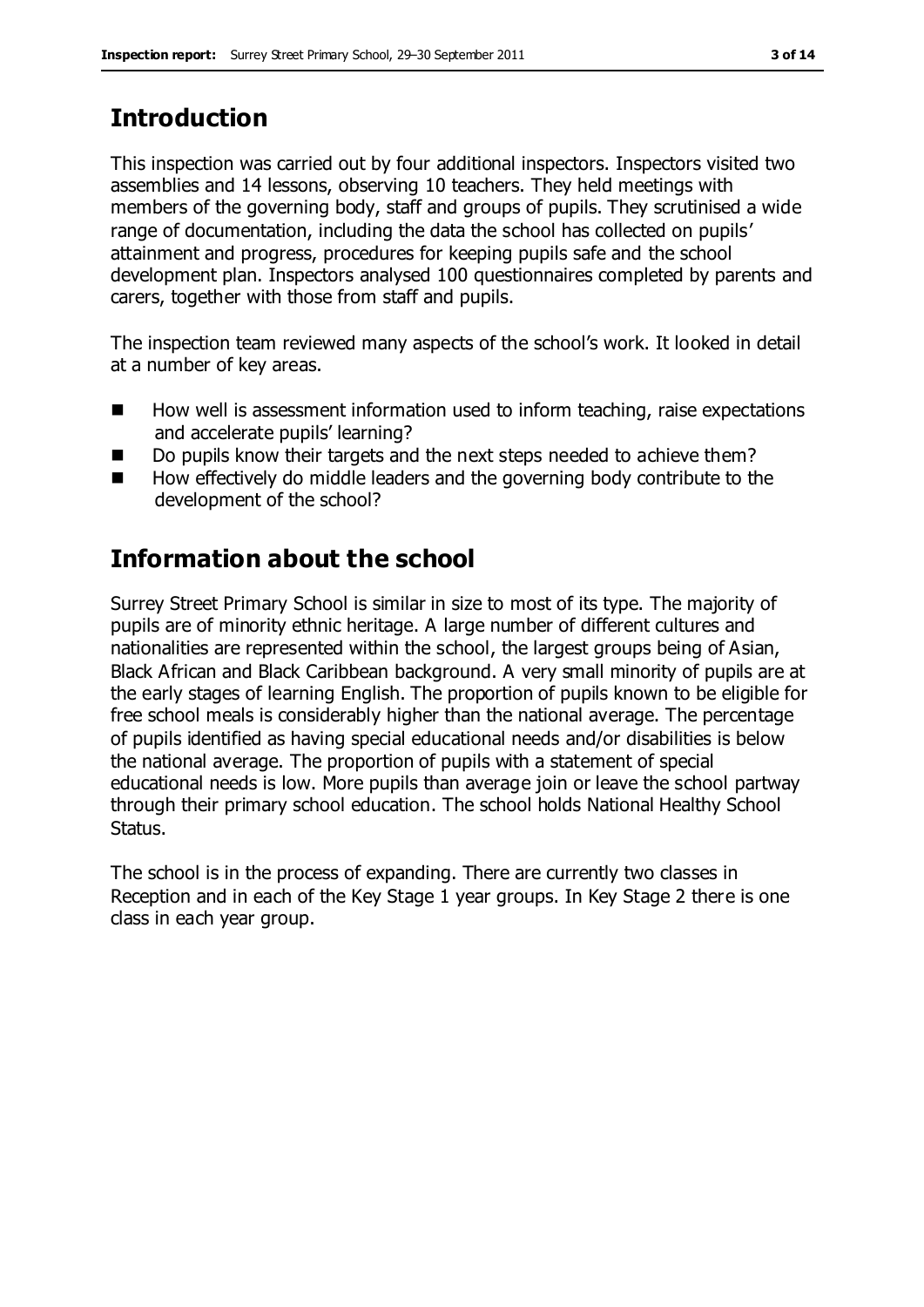## **Inspection judgements**

| Overall effectiveness: how good is the school?  |  |
|-------------------------------------------------|--|
| The school's capacity for sustained improvement |  |

#### **Main findings**

This is a good school which meets the needs of its pupils well. Central to its success is the effective leadership of the senior leadership team and the commitment of all staff to ensure pupils make good progress in their academic and personal development. Parents and carers are supportive of the school. Most who responded to the questionnaire are happy with their children's experiences.

Children settle quickly in the Reception class and make good progress. Their overall progress in Key Stages 1 and 2 is also good. However, the rate varies as they move through the school because of inconsistencies in the quality of teaching. Pupils' attainment by the end of Year 6 in reading, writing and mathematics is broadly average and rising, reflecting good achievement.

Most teachers' expectations are high and lessons are well planned. The pace in the large majority of lessons is brisk and pupils work with sustained concentration. In lessons pupils behave well and are responsive to their teachers. Teachers consistently share the purpose of the lesson with the pupils and they are clear how to set about their tasks. However, the introduction to some lessons is over-long and pupils spend too much time sitting on the carpet. Assessment procedures are not used consistently in all classes to closely match the work to the needs and abilities of all groups of pupils. Not all pupils know and understand their literacy and numeracy targets. Marking is generally informative and provides pointers for improvement.

The curriculum supports pupils' academic and personal development, including their understanding of their own culture and those not represented within the immediate community, well. It is enriched by numerous clubs, visits and visitors to the school. Pastoral care is a strength of the school. Relationships between staff and pupils are good. Staff ensure that pupils are looked after well and are kept safe.

The headteacher, ably supported by the deputy headteacher and middle leaders, provides a clear sense of direction. They know the school well and have accurately evaluated its strengths and weaknesses. The right priorities to enhance provision and improve outcomes are identified in the school development plan, and the school has continued to move forward. The capacity for further improvement is good. The work of the governing body is satisfactory. It supports the school well but has yet to fully fulfil its role in evaluating the school's performance against external measures and holding senior leaders to account.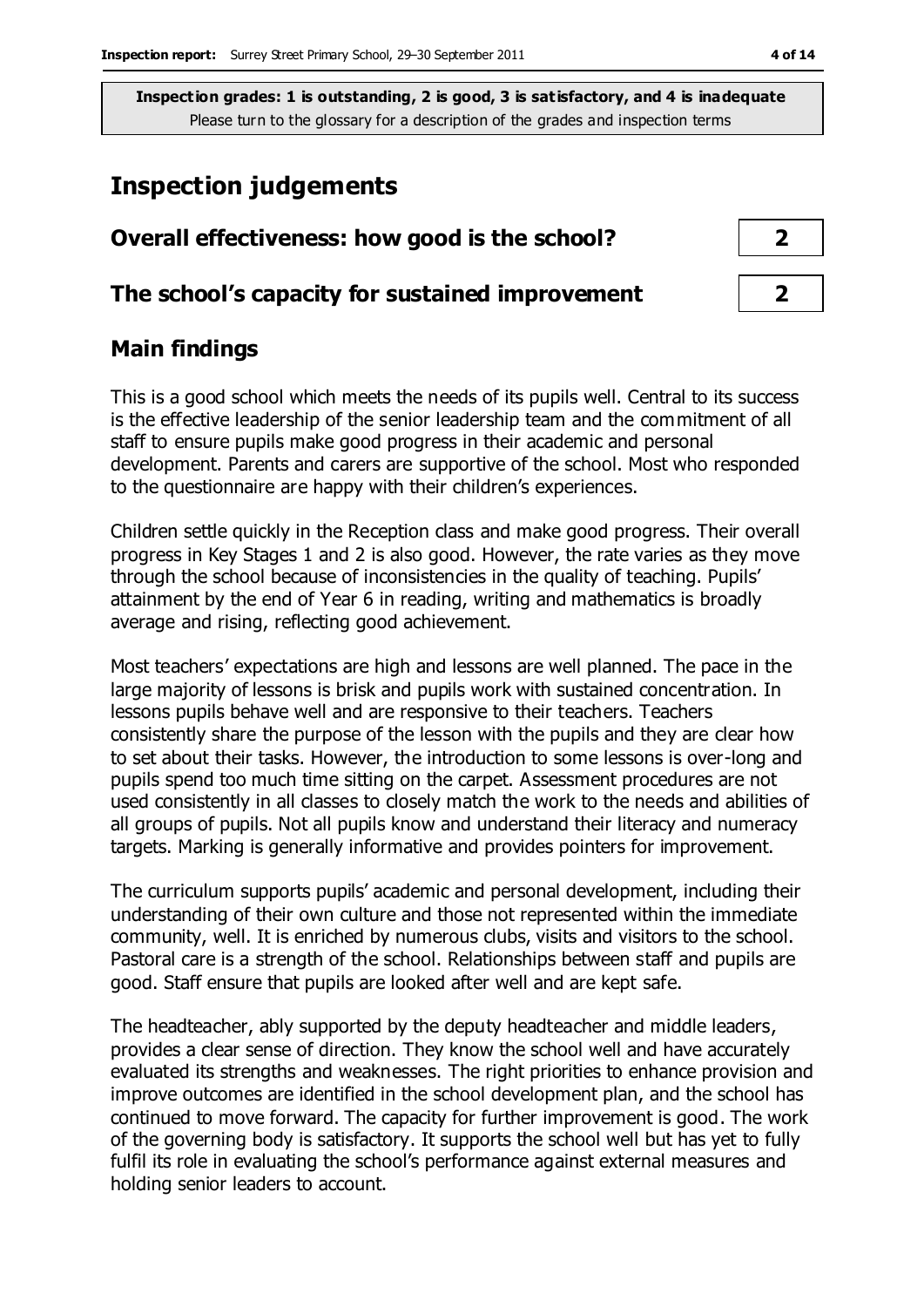#### **What does the school need to do to improve further?**

- Accelerate pupils' progress in writing and mathematics by:
	- making consistently effective use of assessment information to set work  $\overline{\phantom{0}}$ that challenges and meets the needs of all groups of pupils
	- ensuring that pupils always know and understand their targets and the next steps to achieve them
	- building on and sharing good practice to ensure greater consistency in the quality of teaching.
- Develop the skills of the governing body in evaluating the work of the school and in using performance data to challenge the leadership team.

## **Outcomes for individuals and groups of pupils 2**

Children enter the Reception class with skills and knowledge below those expected for their age. In Years 1 to 6, pupils respond well to challenge and work hard in lessons. Their speaking and listening, reading, writing and mathematical skills are developing well. For example, in a Year 6 lesson, pupils were able to explain clearly the strategies they used to identify the factors of a number. In a Year 2 literacy lesson, pupils studied a short piece of text which contained lists of items. They were asked to identify and highlight the commas. More-able pupils were challenged to insert missing commas.

Pupils' enjoyment of school contributes significantly to their positive attitude towards learning, good behaviour and improving attendance. Pupils willingly take on responsibilities and undertake voluntary tasks. They contribute well to the school as class and house captains. They act sensibly in the playground and provide support for those who are less confident. They understand the importance of keeping safe and how to avoid accidents. They contribute to charity and take part in events beyond the school. The vast majority of pupils have a good understanding of right and wrong and are able to consider how other people feel. Pupils' good knowledge of cultures other than their own is promoted effectively through visits and by links with schools in this country and abroad. Their good knowledge of healthy living and their keenness to adopt a healthy lifestyle contributed to the school being awarded National Healthy School Status.

Pupils with special educational needs and/or disabilities, those whose circumstances make them potentially vulnerable and those who speak English as an additional language all make similar progress to their peers. They respond well to additional support provided in lessons and are engaged in their learning. There are no significant differences in the progress made by different groups. Pupils' average attainment in reading, writing and mathematics and the strengths in their personal development ensure that they have a sound basis for the next stage of their education.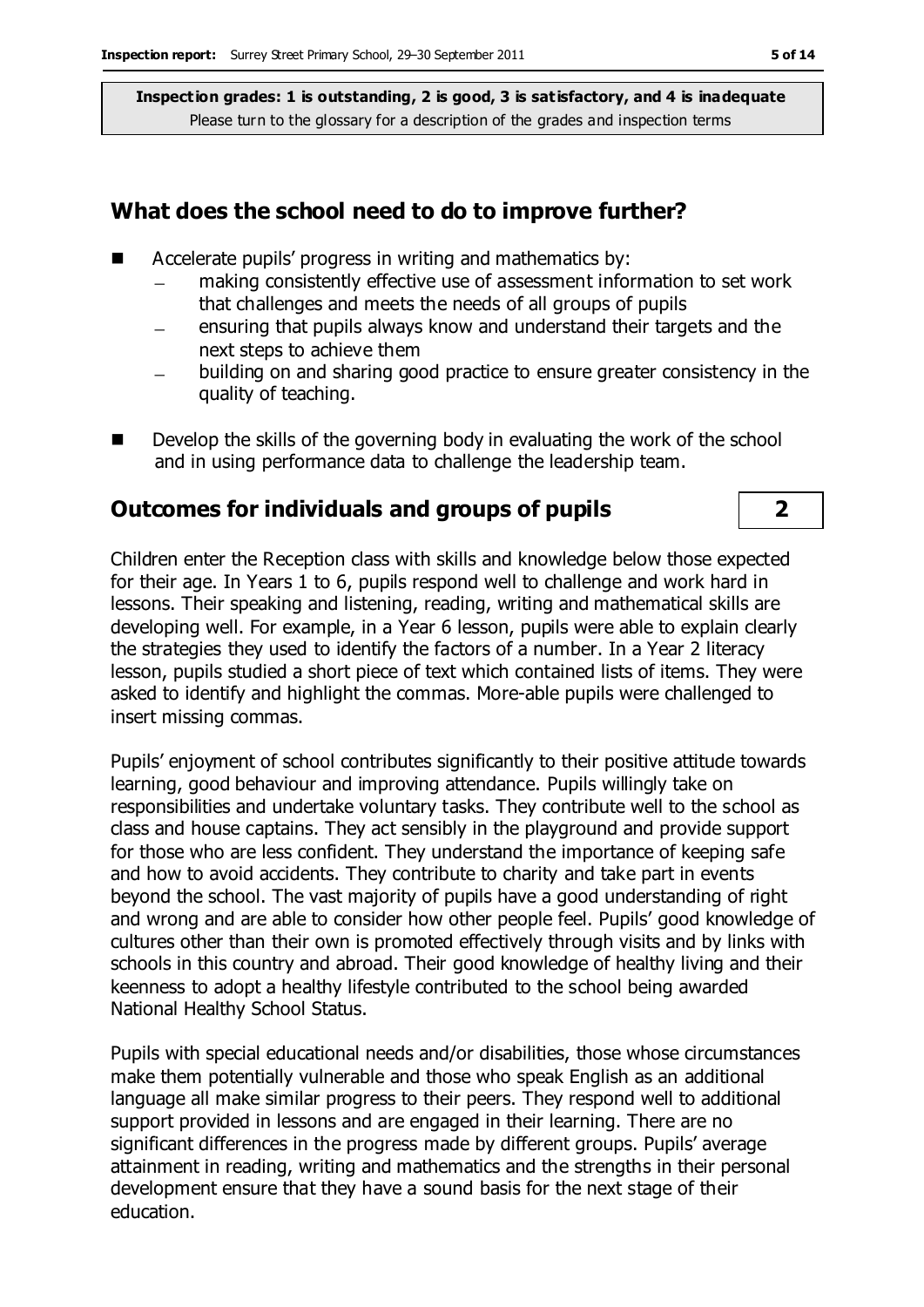These are the grades for pupils' outcomes

| Pupils' achievement and the extent to which they enjoy their learning                                                     | 2                       |
|---------------------------------------------------------------------------------------------------------------------------|-------------------------|
| Taking into account:                                                                                                      |                         |
| Pupils' attainment <sup>1</sup>                                                                                           | 3                       |
| The quality of pupils' learning and their progress                                                                        | $\mathcal{P}$           |
| The quality of learning for pupils with special educational needs and/or disabilities<br>and their progress               | 2                       |
| The extent to which pupils feel safe                                                                                      | $\overline{2}$          |
| Pupils' behaviour                                                                                                         | $\overline{\mathbf{2}}$ |
| The extent to which pupils adopt healthy lifestyles                                                                       | $\overline{\mathbf{2}}$ |
| The extent to which pupils contribute to the school and wider community                                                   | $\overline{2}$          |
| The extent to which pupils develop workplace and other skills that will<br>contribute to their future economic well-being | 3                       |
| Taking into account:                                                                                                      |                         |
| Pupils' attendance <sup>1</sup>                                                                                           | 3                       |
| The extent of pupils' spiritual, moral, social and cultural development                                                   | 2                       |

#### **How effective is the provision?**

In most lessons, questioning strategies are used effectively to challenge pupils' thinking and to consolidate learning. Teaching assistants are deployed well and provide good support to individuals and groups. There is a good balance between the teacher's contributions and those made by the pupils. The sharing of ideas with a talk partner is a regular feature, helping pupils to develop their social skills and their ability to communicate with others. Teachers use the electronic whiteboards and other electronic devices confidently to support their teaching. Most teachers use assessments effectively to plan their lessons and pupils' work. At the end of lessons, pupils are often asked to evaluate their own learning. However, occasionally the pace is slow, the introduction to the lesson is too long, and activities are not fully matched to the needs and abilities of all groups of pupils. At times there is too much input from the class teacher and pupils do not contribute sufficiently to their learning. There are some examples of good developmental marking, but teachers do not consistently refer to the pupils' mathematical and literacy targets or to previous comments to ensure that the advice has been acted on.

The curriculum is tailored effectively to meet the needs of most pupils, particularly those who find learning difficult and those who speak English as an additional language. It supports their learning in mathematics and English well. Provision for the more-able pupils is not as well established. Most subjects are taught separately but where possible a theme or topic approach is adopted to ensure the pupils see the

 $\overline{a}$ <sup>1</sup> The grades for attainment and attendance are: 1 is high; 2 is above average; 3 is broadly average; and 4 is low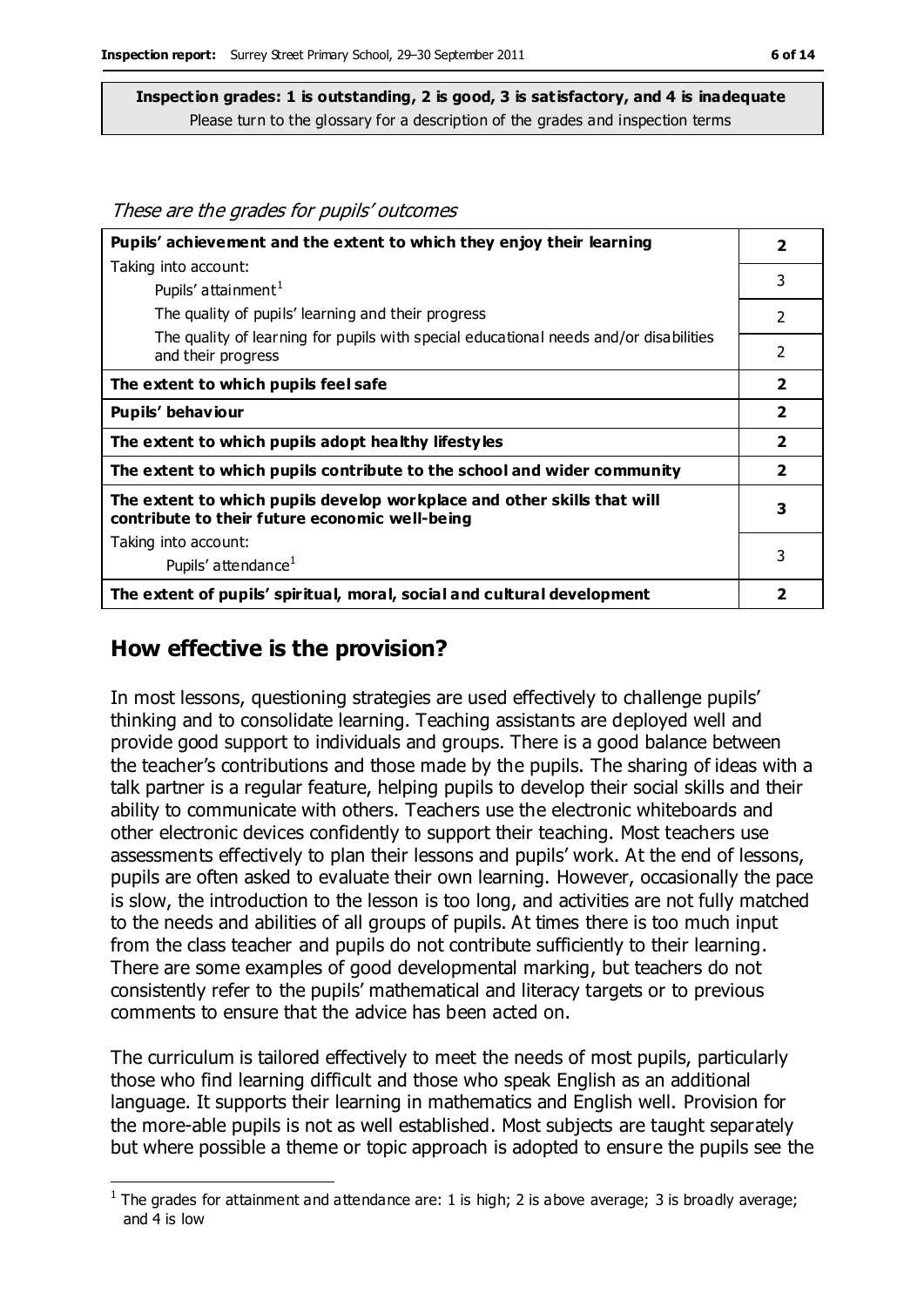relevance of their learning. Good use is made of information and communication technology, and good quality artwork can be seen in the displays around the school. French is taught throughout Key Stage 2. The curriculum is enhanced by a good range of extra-curricular activities, imaginative use of theme days and weeks, and good links with external bodies.

The good level of care contributes significantly to all pupils' learning, but particularly that of pupils identified as potentially vulnerable. The family workers' contribution is valued by all. They help ensure that all pupils are made welcome and included in the life of the school. Procedures to ensure pupils' well-being and safety are well established and followed by all staff. The school works closely with parents and carers and with a range of agencies to support individual pupils to ensure that their particular needs are met. Pupils' attendance is monitored carefully and any absence followed up promptly. This helps to reduce the number of pupils who are persistently absent and to improve attendance rates. Induction arrangements are securely embedded in the work of the school and ensure that newcomers settle quickly and become, as one parent said, 'part of the school family'.

| THESE are the grades for the quality of provision                                                          |  |
|------------------------------------------------------------------------------------------------------------|--|
| The quality of teaching                                                                                    |  |
| Taking into account:                                                                                       |  |
| The use of assessment to support learning                                                                  |  |
| The extent to which the curriculum meets pupils' needs, including, where<br>relevant, through partnerships |  |
| The effectiveness of care, guidance and support                                                            |  |

These are the grades for the quality of provision

#### **How effective are leadership and management?**

The headteacher and senior staff work together well to drive school improvement. Regular monitoring of the quality of teaching by the headteacher and senior staff and the close scrutiny of assessment data enable them to monitor the impact of teaching on learning. They ensure that any possible discrepancies in performance between groups of pupils and any incidents of discrimination are investigated. In addition to holding termly pupil progress meetings, when staff are held to account for the progress pupils make, individual pupils are closely monitored, tracked and if necessary provided with additional support. Realistic targets for improvement are set. Scrutiny of the school's assessment records show that pupils' progress is accelerating.

The governing body wants the best for the pupils and is heavily involved in the discussions about the school's possible future growth. A systematic programme for governor visits and for reporting back to the full governing body has been established. This is helping the governing body to have a general overview of the day-to-day operation of the school, and to ensure that pupils are well cared for and the school's safeguarding procedures and checks on staff and visitors meet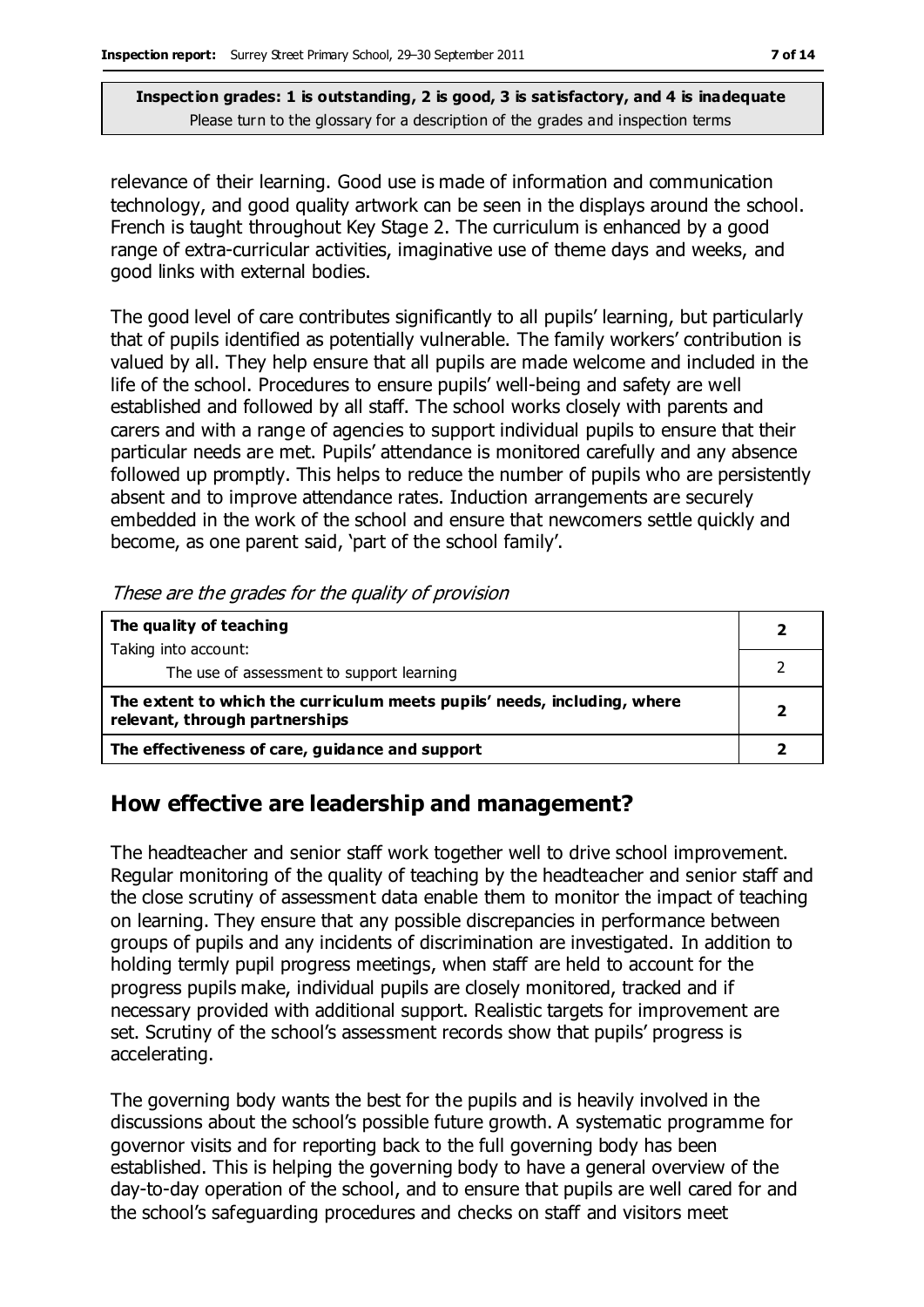requirements. However, the governing body has yet to adopt a robust approach to analysing and evaluating the effectiveness of the school, by comparing the outcomes against the national perspective and challenging the senior leadership team. This is because several governors are relatively recent appointments and have yet to fully understand the complexities of the role. There are currently three vacancies.

Community cohesion is promoted well. The school is involved in the local community and the church. There are strong links with the Salvation Army. The governing body supports links with schools in contrasting areas to ensure pupils gain a good understanding of cultures and ways of life other than their own. For example, there are links with a school in France and more locally in Dunstable. Links with the village school in Silsoe are being investigated.

These are the grades for leadership and management

| The effectiveness of leadership and management in embedding ambition and<br>driving improvement                                                                     | $\overline{\mathbf{2}}$ |
|---------------------------------------------------------------------------------------------------------------------------------------------------------------------|-------------------------|
| Taking into account:                                                                                                                                                |                         |
| The leadership and management of teaching and learning                                                                                                              | $\overline{2}$          |
| The effectiveness of the governing body in challenging and supporting the<br>school so that weaknesses are tackled decisively and statutory responsibilities<br>met | 3                       |
| The effectiveness of the school's engagement with parents and carers                                                                                                | $\overline{\mathbf{2}}$ |
| The effectiveness of partnerships in promoting learning and well-being                                                                                              | $\overline{2}$          |
| The effectiveness with which the school promotes equality of opportunity and<br>tackles discrimination                                                              | 2                       |
| The effectiveness of safeguarding procedures                                                                                                                        | 3                       |
| The effectiveness with which the school promotes community cohesion                                                                                                 | $\overline{2}$          |
| The effectiveness with which the school deploys resources to achieve value for<br>money                                                                             | 2                       |

## **Early Years Foundation Stage**

Effective induction procedures and good relationships with parents and carers ensure children settle quickly, grow in confidence and develop a positive attitude to learning. Although only a few weeks into their school career, several spoke confidently to the inspectors and invited them to join in with their role play activities, offering one a 'cup of tea'. This reflects the confidence and trust they have gained in the staff and the school environment. Parents and carers appreciate the discussions with members of the early years team, and the advice they offer to help their children settle and on how they can support their early learning. Staff use their good understanding of how young children learn to plan a range of stimulating activities that maintain their interest. There is a good balance between adult-led activities and those children choose for themselves. The activities are well matched to the children's needs and ability. This in turn leads to the children making good progress. The emphasis placed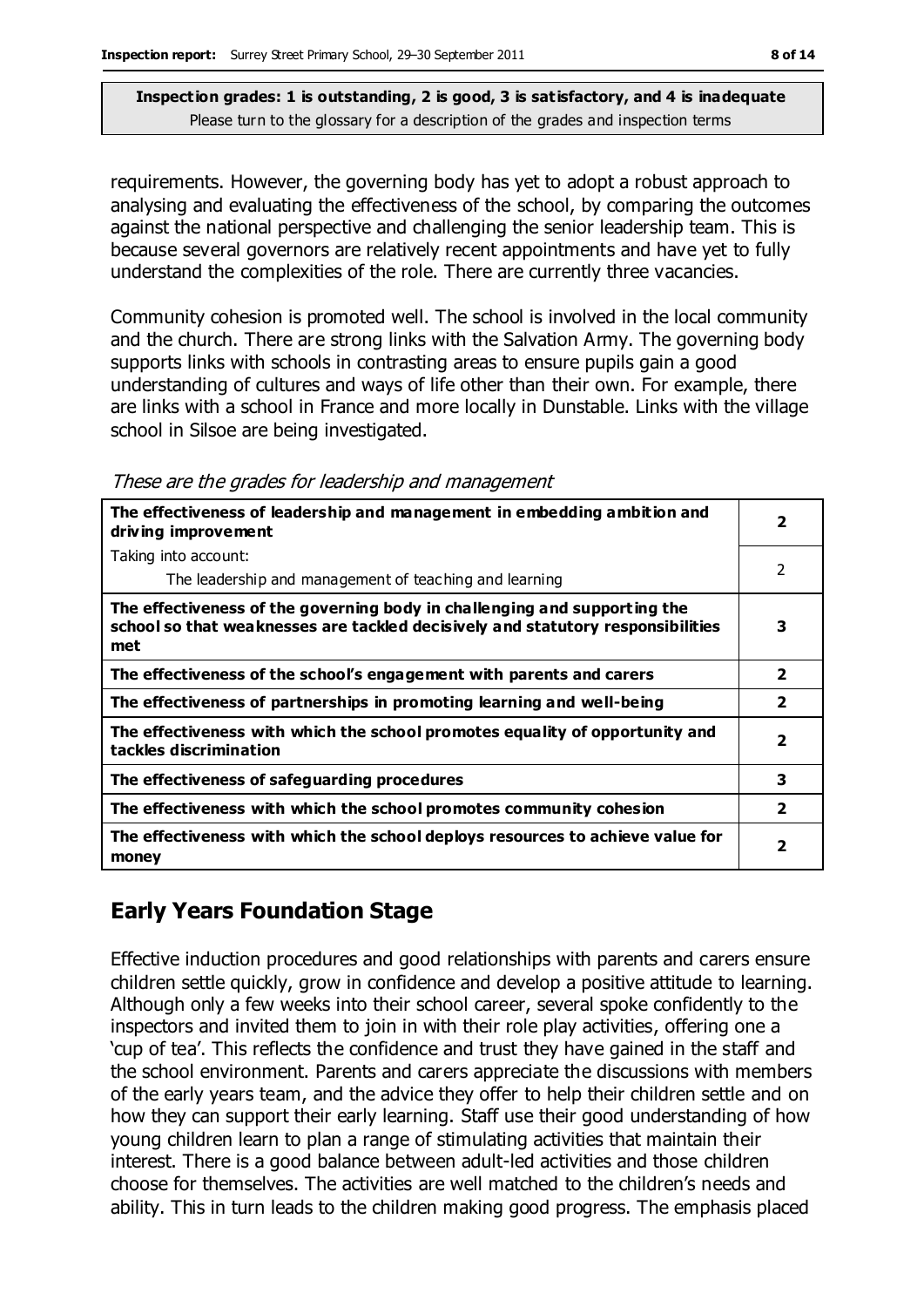on ensuring the children's welfare enables all children to experiment, explore and learn within a safe and supportive environment. Children are developing a good understanding of healthy living and staying safe. For example, children referred to 'safe' gloves when they removed items from the 'oven' in the role play area.

The members of the Early Years Foundation Stage team work together well and have a good understanding of the provision's strengths and weaknesses. Good use is made of the outdoor area to promote learning. The children enjoy working outdoors and move confidently between the indoor and outdoor areas. However, the lack of a covered area restricts its use in all weather conditions. The classroom is well organised and provides the children with a stimulating learning environment. Assessment procedures are securely embedded and are used effectively to monitor children's progress, to evaluate the curriculum and to inform future planning.

These are the grades for the Early Years Foundation Stage

| Overall effectiveness of the Early Years Foundation Stage                             |  |
|---------------------------------------------------------------------------------------|--|
| Taking into account:                                                                  |  |
| Outcomes for children in the Early Years Foundation Stage                             |  |
| The quality of provision in the Early Years Foundation Stage                          |  |
| The effectiveness of leadership and management of the Early Years Foundation<br>Stage |  |

## **Views of parents and carers**

The very large majority of parents and carers who responded to the questionnaire are entirely supportive. All stated that their children enjoy school. The vast majority stated that the school keeps their children safe. A few felt that their children were not making enough progress and that the school does not take sufficient account of their concerns and suggestions. Inspectors found that pupils are making good progress. Links with parents and carers are good. The headteacher is keen to involve parents and carers and welcomes their involvement.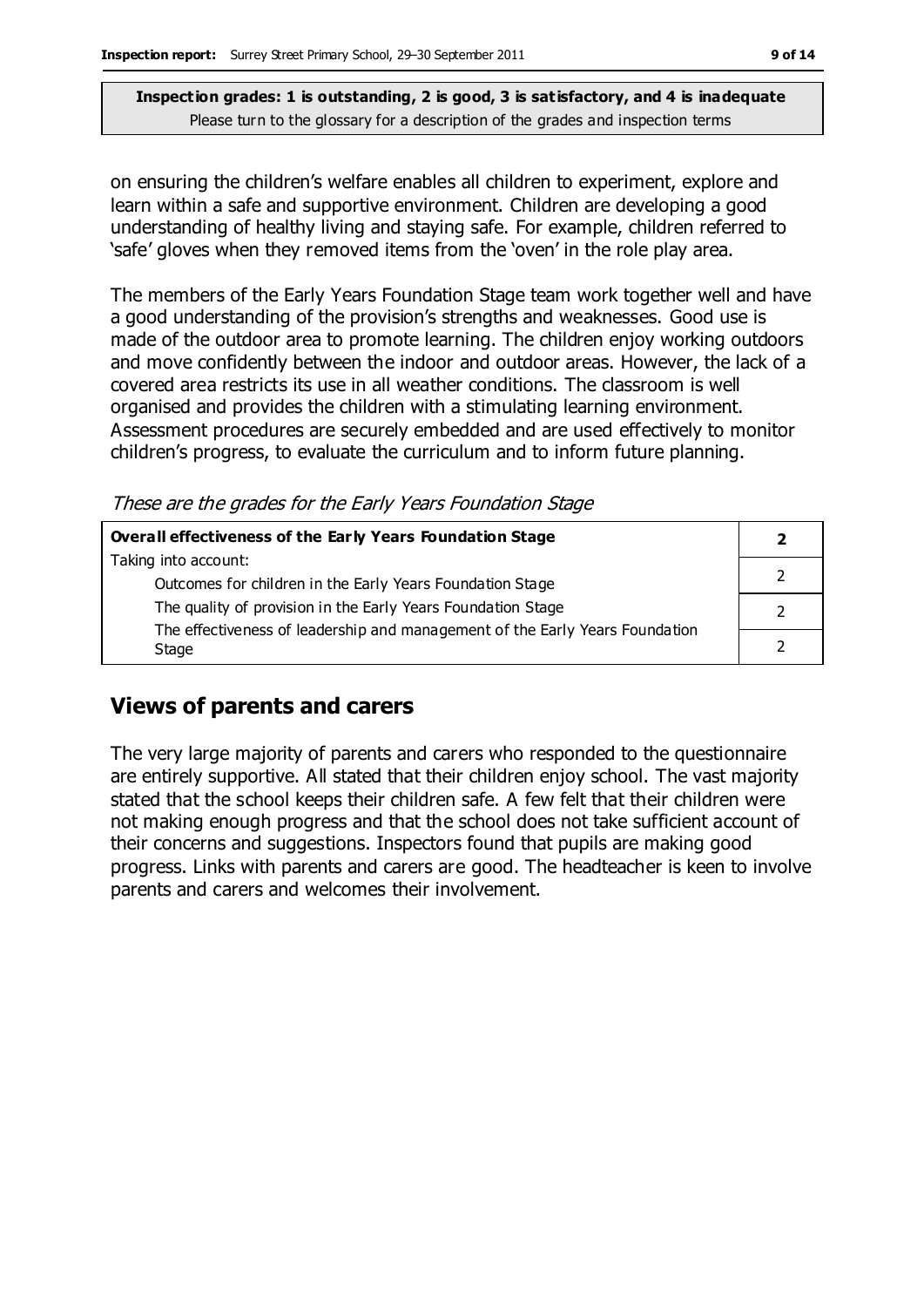#### **Responses from parents and carers to Ofsted's questionnaire**

Ofsted invited all the registered parents and carers of pupils registered at Surrey Street Primary School to complete a questionnaire about their views of the school.

In the questionnaire, parents and carers were asked to record how strongly they agreed with 13 statements about the school.

The inspection team received 100 completed questionnaires by the end of the on-site inspection. In total, there are 277 pupils registered at the school.

| <b>Statements</b>                                                                                                                                                                                                                                       | <b>Strongly</b><br>agree |               | <b>Agree</b> |               | <b>Disagree</b> |                | <b>Strongly</b><br>disagree |                |
|---------------------------------------------------------------------------------------------------------------------------------------------------------------------------------------------------------------------------------------------------------|--------------------------|---------------|--------------|---------------|-----------------|----------------|-----------------------------|----------------|
|                                                                                                                                                                                                                                                         | <b>Total</b>             | $\frac{0}{0}$ | <b>Total</b> | $\frac{1}{2}$ | <b>Total</b>    | $\frac{0}{0}$  | <b>Total</b>                | $\frac{1}{2}$  |
| My child enjoys school                                                                                                                                                                                                                                  | 66                       | 66            | 32           | 32            | 0               | 0              | $\mathcal{P}$               | $\overline{2}$ |
| The school keeps my child<br>safe                                                                                                                                                                                                                       | 65                       | 65            | 33           | 33            | $\overline{2}$  | $\overline{2}$ | $\mathbf{0}$                | $\mathbf 0$    |
| The school informs me about<br>my child's progress                                                                                                                                                                                                      | 39                       | 39            | 51           | 51            | 9               | 9              | $\mathbf{1}$                | $\mathbf{1}$   |
| My child is making enough<br>progress at this school                                                                                                                                                                                                    | 51                       | 51            | 45           | 45            | $\overline{4}$  | 4              | $\mathbf 0$                 | $\mathbf 0$    |
| The teaching is good at this<br>school                                                                                                                                                                                                                  | 60                       | 60            | 37           | 37            | $\overline{2}$  | $\overline{2}$ | $\mathbf{1}$                | $\mathbf{1}$   |
| The school helps me to<br>support my child's learning                                                                                                                                                                                                   | 50                       | 50            | 42           | 42            | 6               | 6              | $\overline{2}$              | $\overline{2}$ |
| The school helps my child to<br>have a healthy lifestyle                                                                                                                                                                                                | 45                       | 45            | 51           | 51            | 4               | 4              | $\mathbf 0$                 | $\mathbf 0$    |
| The school makes sure that<br>my child is well prepared for<br>the future (for example<br>changing year group,<br>changing school, and for<br>children who are finishing<br>school, entering further or<br>higher education, or entering<br>employment) | 47                       | 47            | 45           | 45            | 5               | 5              | $\overline{2}$              | $\overline{2}$ |
| The school meets my child's<br>particular needs                                                                                                                                                                                                         | 37                       | 37            | 55           | 55            | 5               | 5              | $\mathbf 1$                 | $\mathbf{1}$   |
| The school deals effectively<br>with unacceptable behaviour                                                                                                                                                                                             | 35                       | 35            | 57           | 57            | 5               | 5              | 1                           | 1              |
| The school takes account of<br>my suggestions and<br>concerns                                                                                                                                                                                           | 34                       | 34            | 51           | 51            | 10              | 10             | 3                           | 3              |
| The school is led and<br>managed effectively                                                                                                                                                                                                            | 43                       | 43            | 51           | 51            | $\mathbf 0$     | $\mathbf 0$    | 3                           | 3              |
| Overall, I am happy with my<br>child's experience at this<br>school                                                                                                                                                                                     | 55                       | 55            | 39           | 39            | 3               | 3              | $\mathbf 0$                 | $\mathbf 0$    |

The table above summarises the responses that parents and carers made to each statement. The percentages indicate the proportion of parents and carers giving that response out of the total number of completed questionnaires. Where one or more parents and carers chose not to answer a particular question, the percentages will not add up to 100%.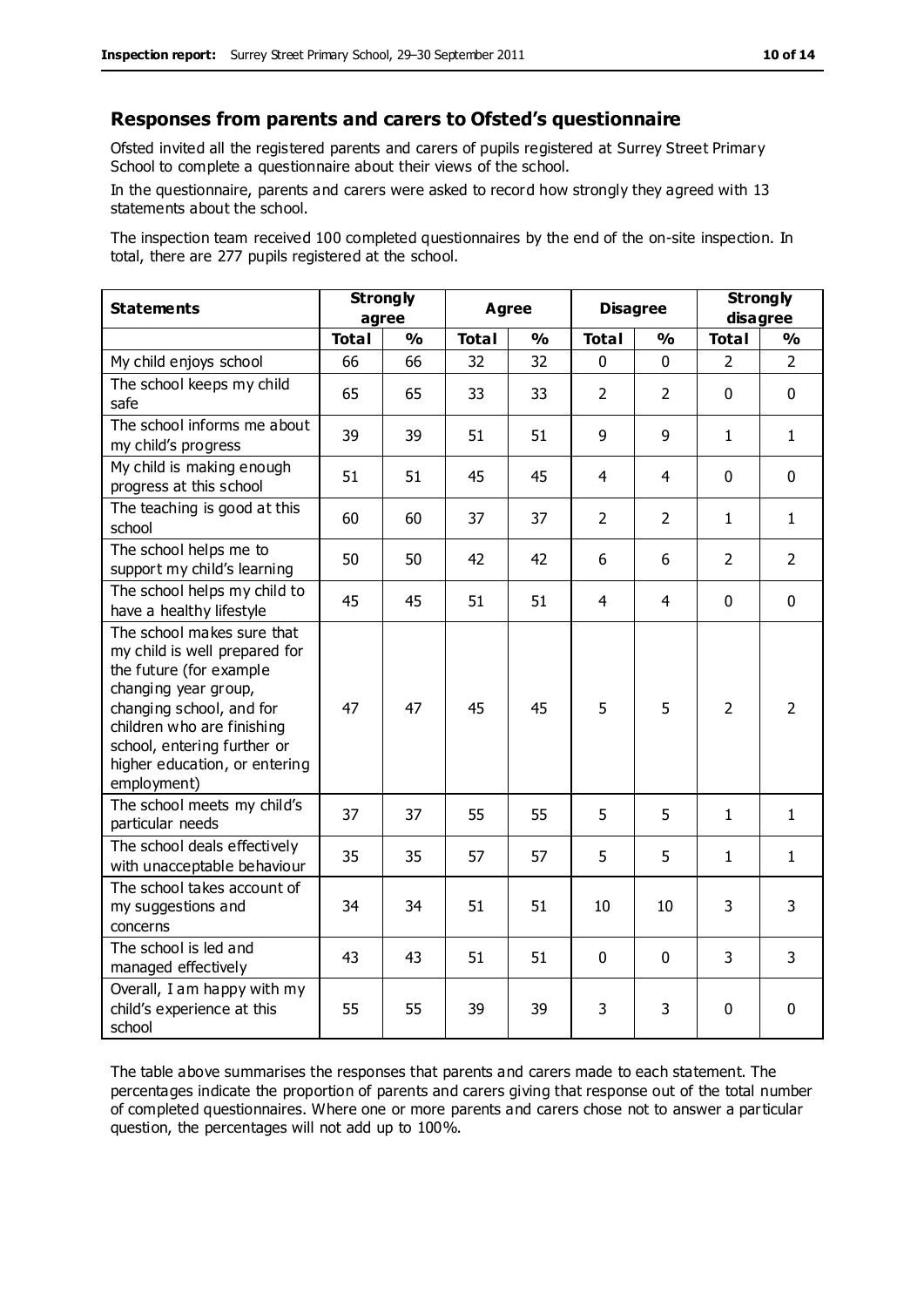## **Glossary**

#### **What inspection judgements mean**

| <b>Grade</b> | <b>Judgement</b> | <b>Description</b>                                            |
|--------------|------------------|---------------------------------------------------------------|
| Grade 1      | Outstanding      | These features are highly effective. An outstanding           |
|              |                  | school provides exceptionally well for all its pupils' needs. |
| Grade 2      | Good             | These are very positive features of a school. A school        |
|              |                  | that is good is serving its pupils well.                      |
| Grade 3      | Satisfactory     | These features are of reasonable quality. A satisfactory      |
|              |                  | school is providing adequately for its pupils.                |
| Grade 4      | Inadequate       | These features are not of an acceptable standard. An          |
|              |                  | inadequate school needs to make significant                   |
|              |                  | improvement in order to meet the needs of its pupils.         |
|              |                  | Ofsted inspectors will make further visits until it           |
|              |                  | improves.                                                     |

#### **Overall effectiveness of schools**

|                       |                    |      | Overall effectiveness judgement (percentage of schools) |                   |
|-----------------------|--------------------|------|---------------------------------------------------------|-------------------|
| <b>Type of school</b> | <b>Outstanding</b> | Good | <b>Satisfactory</b>                                     | <b>Inadequate</b> |
| Nursery schools       | 43                 | 47   | 10                                                      |                   |
| Primary schools       | 6                  | 46   | 42                                                      |                   |
| Secondary             | 14                 | 36   | 41                                                      |                   |
| schools               |                    |      |                                                         |                   |
| Sixth forms           | 15                 | 42   | 41                                                      | 3                 |
| Special schools       | 30                 | 48   | 19                                                      |                   |
| Pupil referral        | 14                 | 50   | 31                                                      |                   |
| units                 |                    |      |                                                         |                   |
| All schools           | 10                 | 44   | 39                                                      |                   |

New school inspection arrangements were introduced on 1 September 2009. This means that inspectors now make some additional judgements that were not made previously.

The data in the table above are for the period 1 September 2010 to 8 April 2011 and are consistent with the latest published official statistics about maintained school inspection outcomes (see [www.ofsted.gov.uk\)](http://www.ofsted.gov.uk/).

The sample of schools inspected during 2010/11 was not representative of all schools nationally, as weaker schools are inspected more frequently than good or outstanding schools.

Percentages are rounded and do not always add exactly to 100.

Sixth form figures reflect the judgements made for the overall effectiveness of the sixth form in secondary schools, special schools and pupil referral units.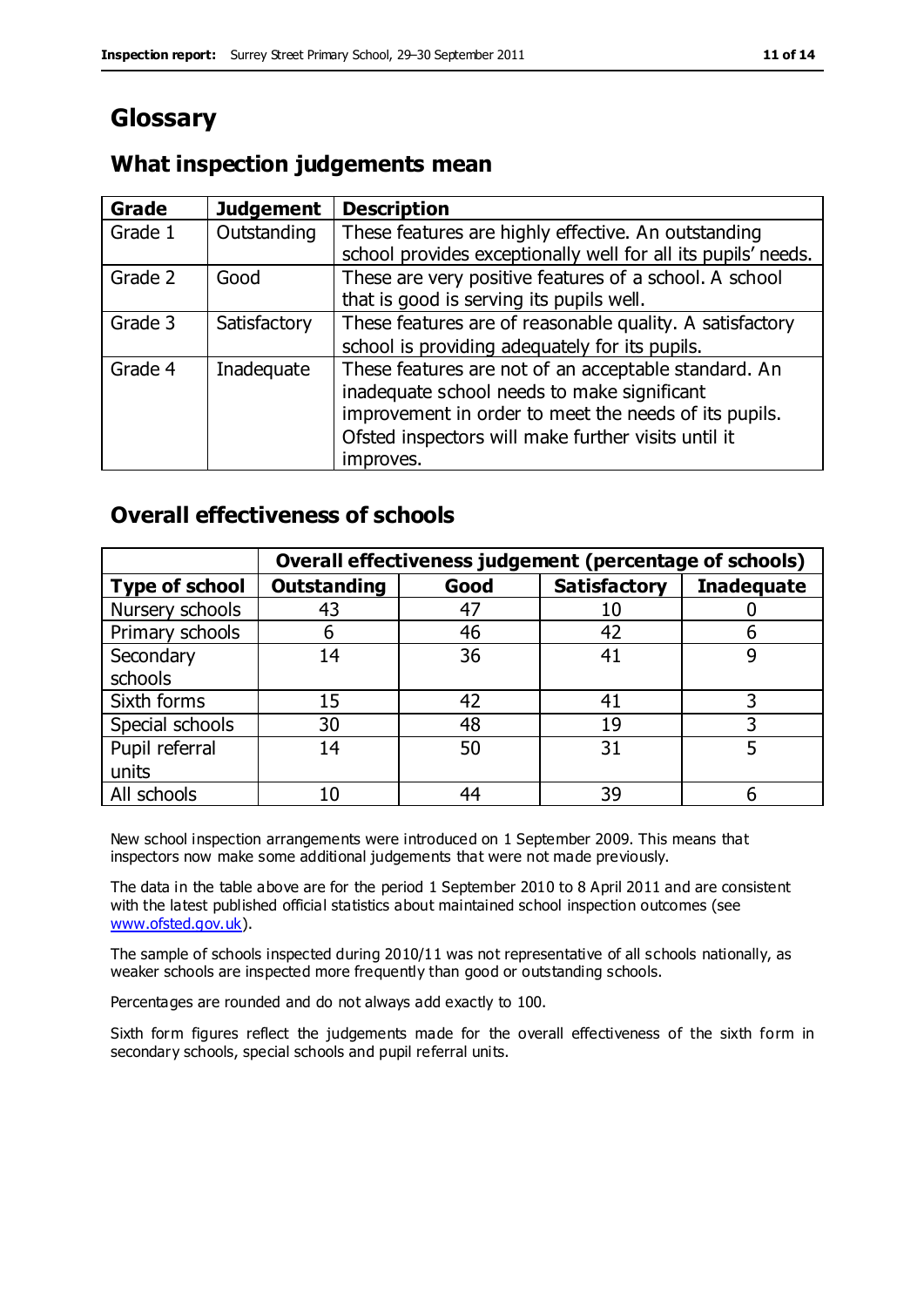# **Common terminology used by inspectors**

| Achievement:               | the progress and success of a pupil in their<br>learning, development or training.                                                                                                                                                                                                                                             |  |  |
|----------------------------|--------------------------------------------------------------------------------------------------------------------------------------------------------------------------------------------------------------------------------------------------------------------------------------------------------------------------------|--|--|
| Attainment:                | the standard of the pupils' work shown by test and<br>examination results and in lessons.                                                                                                                                                                                                                                      |  |  |
| Capacity to improve:       | the proven ability of the school to continue<br>improving. Inspectors base this judgement on what<br>the school has accomplished so far and on the<br>quality of its systems to maintain improvement.                                                                                                                          |  |  |
| Leadership and management: | the contribution of all the staff with responsibilities,<br>not just the headteacher, to identifying priorities,<br>directing and motivating staff and running the<br>school.                                                                                                                                                  |  |  |
| Learning:                  | how well pupils acquire knowledge, develop their<br>understanding, learn and practise skills and are<br>developing their competence as learners.                                                                                                                                                                               |  |  |
| Overall effectiveness:     | inspectors form a judgement on a school's overall<br>effectiveness based on the findings from their<br>inspection of the school. The following judgements,<br>in particular, influence what the overall<br>effectiveness judgement will be.                                                                                    |  |  |
|                            | The school's capacity for sustained<br>٠<br>improvement.<br>Outcomes for individuals and groups of<br>ш<br>pupils.<br>The quality of teaching.<br>The extent to which the curriculum meets<br>a s<br>pupils' needs, including, where relevant,<br>through partnerships.<br>The effectiveness of care, guidance and<br>support. |  |  |
| Progress:                  | the rate at which pupils are learning in lessons and<br>over longer periods of time. It is often measured<br>by comparing the pupils' attainment at the end of a<br>key stage with their attainment when they started.                                                                                                         |  |  |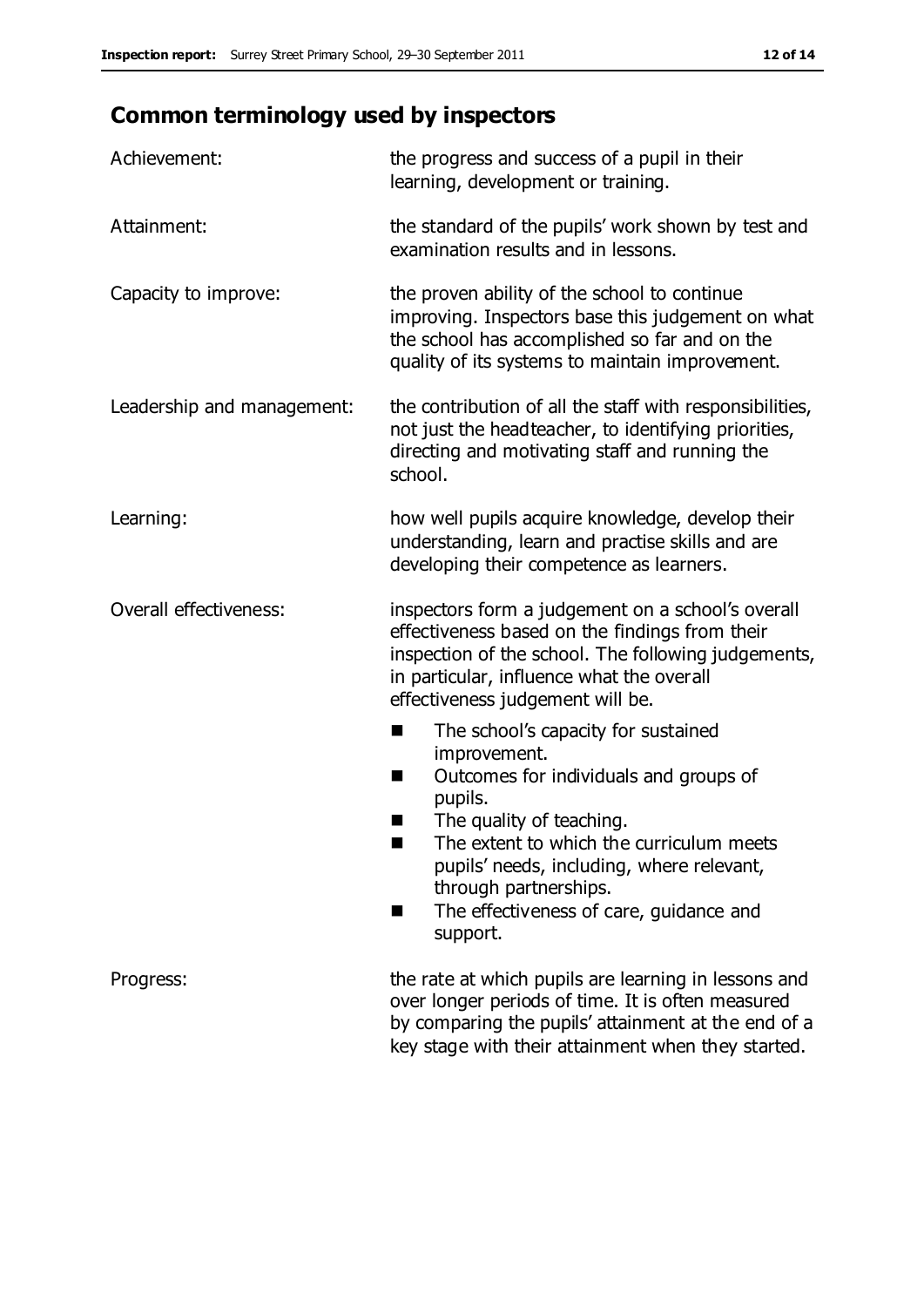#### **This letter is provided for the school, parents and carers to share with their children. It describes Ofsted's main findings from the inspection of their school.**



3 October 2011

Dear Pupils

#### **Inspection of Surrey Street Primary School, Luton, LU1 3BZ**

Thank you for making us so welcome when we visited your school and for completing the questionnaires. This has helped us in coming to our judgements that Surrey Street Primary is a good school. You get off to a good start in the Reception class and by the end of Year 6 your attainment in reading, writing and mathematics is similar to the national average. Overall your progress is good.

During our visit, we saw that you behave well and show respect for each other. You told us that the staff look after you well and you enjoy school. You make a good contribution to the school by being so responsible and helping each other. We were pleased to find that you have a good understanding of how to keep yourself safe and that you are keen to adopt a healthy lifestyle. Your attendance is improving. I wonder which class will win the weekly punctuality and attendance awards most. Will it be yours?

To help you do even better, we have asked the school to make sure that:

- teachers use assessment information consistently well to plan work, and ensure that you understand your targets and the next steps to achieve them, so that you make even quicker progress in writing and mathematics
- the governing body checks more closely on how well you are doing, and poses more challenging questions to the leadership team.

Please remember, to make your school better you must play your part by always trying your best.

Yours sincerely

David Wynford-Jones Lead inspector